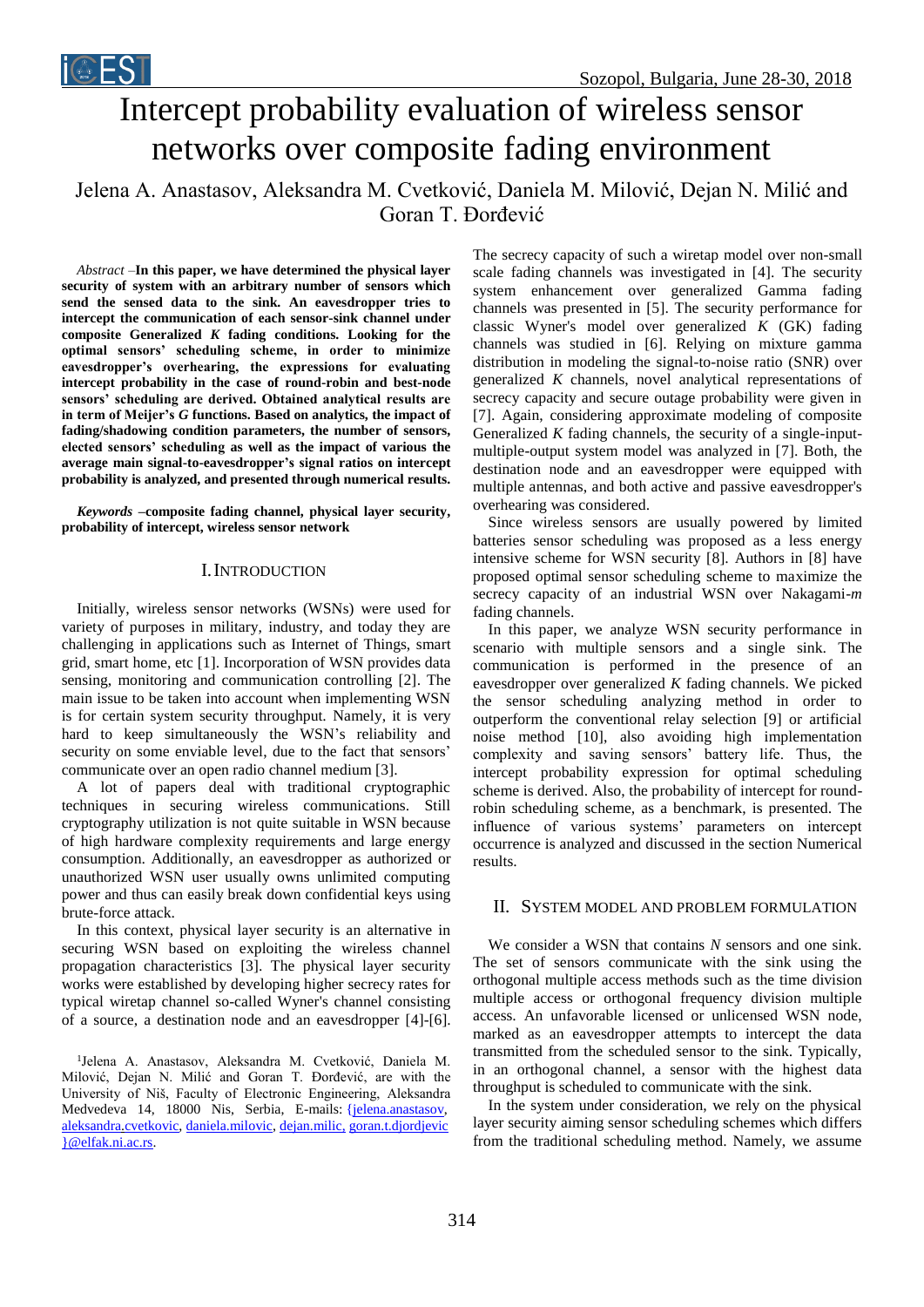

that not only the channel state information (CSI) of the main link is known at the sink but either the wiretap channel CSI is also available. This is a justifiable assumption because the eavesdropper could be a legitimate user in WSN who can be interested in tapping of some secrecy data.

Let us express the received SNR from the *i*th main (sensorsink) link as

$$
\gamma_{si} = \frac{|h_{si}|^2 P_i}{\sigma_{si}^2}, \quad i = 1, ..., N,
$$
\n(1)

where  $h_{si}$  is a fading coefficient on the channel between the *i*th

sensor and the sink,  $P_i$  is the transmission power and  $\sigma_{si}^2$  is a variance of zero-mean additive white Gaussian noise (AWGN). According to the Shannon capacity formula [11], we can evaluate the channel capacity of the *i*th main link as

$$
R_s(i) = \log_2\left(1 + \gamma_{si}\right) \tag{2}
$$

We have already assumed a possible presence of an eavesdropper that attempts to intercept transmission on the *i*th path. The attacker has a perfect knowledge of legitimate transmissions from each main link, except of the signals that are confidential [8]. So, the SNR tapped by the eavesdropper can be written as

$$
\gamma_{ei} = \frac{|h_{ei}|^2 P_i}{\sigma_{ei}^2}, \quad i = 1, ..., N,
$$
\n(3)

with *hei* being a fading coefficient of the wiretap channel between *i*th sensor and eavesdropper and  $\sigma_{ei}^2$  being the variance of AWGN. Further, the *i*th wiretap channel capacity can be calculated as

$$
R_e(i) = \log_2(1 + \gamma_{ei}).\tag{4}
$$

Therewith, the secrecy capacity of specified *i*th sensor can be defined as a difference between the channel capacity of the main link and sensor-eavesdropper link [11]

$$
C_{\text{secrecy}}(i) = R_s(i) - R_e(i). \tag{5}
$$

#### III. INTERCEPT PROBABILITY EVALUATION

## *A. Round-robin scheduling intercept probability*

When *N* sensors, all by random, access a given transmission channel with equal chance for sending its sensed data, the scheduling scheme corresponds to the conventional roundrobin scheduling scheme.

We consider that the *i*th sensor is scheduled to transmit confidential signal with a rate  $R_s(i)$  which is specified as the maximum achievable rate. The probability of intercept is then the probability that secrecy capacity of the i*th* link becomes non-positive which yields to [8]

By substituting (2) and (4) in (6), and after some mathematical manipulations we get

$$
P_{\rm int}^i = \Pr[\gamma_{si} < \gamma_{ei}] = \int_0^\infty \left( \int_0^{\gamma_{ei}} p_{\gamma_{si}}(\gamma_{si}) d\gamma_{si} \right) p_{\gamma_{ei}}(\gamma_{ei}) d\gamma_{ei} \tag{7}
$$

It was earlier pointed out that the wireless channels between neighboring nodes, are modeled by Generalized *K* fading model. Thus, the probability density function (PDF) of SNR over the *i*th main link has the following form [12]

$$
p_{\gamma_{si}}\left(\gamma_{si}\right) = \frac{2}{\Gamma\left(m_{si}\right)\Gamma\left(k_{si}\right)} \left(\frac{m_{si}k_{si}}{\overline{\gamma}_{si}}\right)^{\frac{m_{si}+k_{si}}{2}} \gamma_{si}^{\frac{m_{si}+k_{si}-2}{2}} \\ \times K_{k_{si}-m_{si}} \left[2\left(\frac{m_{si}k_{si}\gamma_{si}}{\overline{\gamma}_{si}}\right)^{1/2}\right] \qquad , \qquad (8)
$$

where  $\Gamma(\cdot)$  denotes the Gamma function [13, eq. (8.310)],  $K_{\beta}(\cdot)$  is the *f*th order modified Bessel function of the second kind [13, eq. (8.432.3)], while *msi* and *ksi* denote the multipath fading and shadowing parameters, respectively. The parameter  $\overline{\gamma}_{si} = E[\gamma_{si}]$  is the *i*th main link average SNR  $(E[.]$  is the expectation operator).

Similarly, the PDF that describes SNR on the *i*th wiretap link is

$$
p_{\gamma_{ei}}\left(\gamma_{ei}\right) = \frac{2}{\Gamma\left(m_{ei}\right)\Gamma\left(k_{ei}\right)} \left(\frac{m_{ei}k_{ei}}{\overline{\gamma}_{ei}}\right)^{\frac{m_{ei}+k_{ei}}{2}} \gamma_{ei}^{\frac{m_{ei}+k_{ei}-2}{2}},\tag{9}
$$

$$
\times K_{k_{ei}-m_{ei}} \left[2\left(\frac{m_{ei}k_{ei}\gamma_{ei}}{\overline{\gamma}_{ei}}\right)^{1/2}\right]
$$

with *mei* and *kei* being the multipath fading and shadowing shaping parameters over *i*th wiretap link, respectively and  $\overline{\gamma}_{ei} = E[\gamma_{ei}].$ 

So by substituting (8) in (7), then transforming the Bessel *K* function into Meijer's *G* function according to [14, eq.  $(8.4.23.1)$ ], and relying on [15, eq.  $(26)$ ] we solved the first integral in (7) and we get

$$
P_{\text{int}}^{i} = \int_{0}^{\infty} \frac{G_{1,3}^{2,1} \left( \frac{m_{si} k_{si} \gamma_{ei}}{\overline{\gamma}_{si}} \bigg|_{k_{si}, m_{si}, 0} \right)}{\Gamma(m_{si}) \Gamma(k_{si})} p_{\gamma_{ei}} \left( \gamma_{ei} \right) d \gamma_{ei} , \quad (10)
$$

where  $G_{p,q}^{m,n}(\cdot)$  denotes the Meijer's *G* function [13, eq.  $(9.301)$ ]. Further, by substituting  $(9)$  in  $(10)$  and using  $[14, eq.$ (2.24.3.1)], we derive the probability of intercept of that overheard sensor-to-sink link, as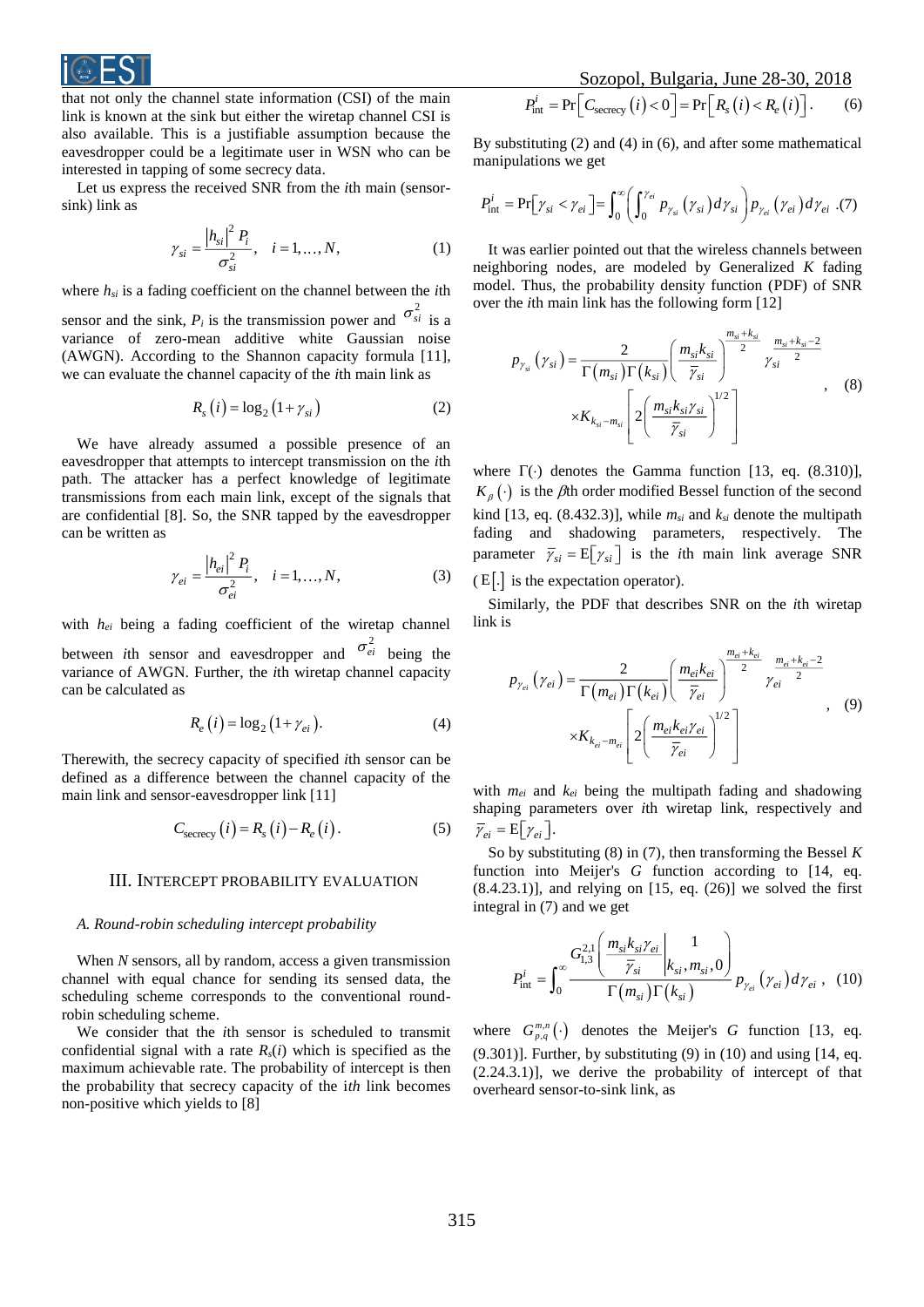

$$
P_{\text{int}}^{i} = \frac{G_{3,3}^{2,3} \left( \frac{m_{si} k_{si}}{m_{ei} k_{ei} \lambda_{i}} \middle| 1, 1 - k_{ei}, 1 - m_{ei} \right)}{\Gamma(m_{si}) \Gamma(k_{si}) \Gamma(m_{ei}) \Gamma(k_{ei})}, \qquad (11)
$$

with  $\lambda_i = \overline{\gamma}_{si} / \overline{\gamma}_{ei}$  being the *i*th average main signal-toeavesdropper's signal ratio (MER).

The round-robin scheduling intercept probability is the mean of all *N* intercept probabilities, leading to

$$
P_{\text{int}}^{\text{round}} = \frac{1}{N} \sum_{i=1}^{N} P_{\text{int}}^{i} . \tag{12}
$$

#### *B. Best-node sensor scheduling intercept probability*

Relying on (5), the best-node scheduling criterion by which the optimal sensor is scheduled to transmit confidential signal to the sink, can be expressed as [8]

Optimal User = arg max<sub>*i*∈S</sub> 
$$
C_{\text{secrecy}}(i)
$$
  
= arg max  $\log_2 \left( \frac{1 + \gamma_{si}}{1 + \gamma_{ei}} \right)$ , (13)

where *S* denotes the set of *N* sensors. We assume that each sensor estimates its own CSI and sends it to the sink. The sink collects all the sensors' CSI and determines the optimal one for communication. So, the secrecy capacity for this scenario can be obtained as [8]

$$
C_{\text{secret}}^{\text{best-node}} = \max_{i \in S} \log_2 \left( \frac{1 + \gamma_{si}}{1 + \gamma_{ei}} \right). \tag{14}
$$

Moreover, the expression for intercept probability of the bestnode scheduling scheme becomes

$$
P_{\text{int}}^{\text{best-node}} = \Pr\left[C_{\text{secret}}^{\text{best-node}} < 0\right]
$$
\n
$$
= \Pr\left[\max_{i \in S} \log_2 \left(\frac{1 + \gamma_{si}}{1 + \gamma_{ei}}\right) < 0\right].\tag{15}
$$

For different sensors, random variables  $\gamma_{si}$  and  $\gamma_{ei}$  are independent of each other, so the previous equation can be rewritten as

$$
P_{\text{int}}^{\text{best-node}} = \prod_{i=1}^{N} \Pr\left[ \log_2 \left( \frac{1 + \gamma_{si}}{1 + \gamma_{ei}} \right) < 0 \right]
$$
\n
$$
= \prod_{i=1}^{N} \Pr\left[\gamma_{si} < \gamma_{ei}\right] \tag{16}
$$
\n
$$
= \prod_{i=1}^{N} P_{\text{int}}^{i}
$$

# IV. NUMERICAL RESULTS

## Sozopol, Bulgaria, June 28-30, 2018

Numerical results are obtained according to derived expressions (11), (12) and (16) in *Mathematica* software package. The Meijer's *G* functions are special built-in functions in aforementioned software.

Fig. 1 shows the intercept probability dependence on the average MER of each *i*th path  $(\lambda_i = \lambda, i = 1, \ldots, N)$ . The both conventional round-robin and the best-node scheduling schemes are analyzed when *N*=5 sensors are active in considered WSN. From the figure, we can notice that the optimal scheduling scheme sufficiently outperforms traditional round-robin scheduling scheme. For  $\lambda = 14$ dB,  $P_{int}$ values for optimal scheduling scheme are low, even lower than 10<sup>-6</sup> in lighter fading/shadowing channel conditions, while  $P_{int}$  value for round robin scheduling are barely  $5x10^{-3}$ in the presence of the most favorable channel conditions  $(m_{si} = m_{ei} = 3.1, k_{si} = k_{ei} = 3.7)$ . Bad channel conditions over the main and wiretap links are fertile for eavesdropper's overhearing. Differently interpreted, the deep faded and severely shadowed channels decrease system's secrecy capacity.



**Fig. 1.** Intercept probability versus the average MER over different fading/shadowing channel conditions



**Fig. 2.** Intercept probability in the function of different number of active sensors for both scheduling schemes

Fig. 2 illustrates the intercept probability versus number of sensors in WSN. We assume that the distances between